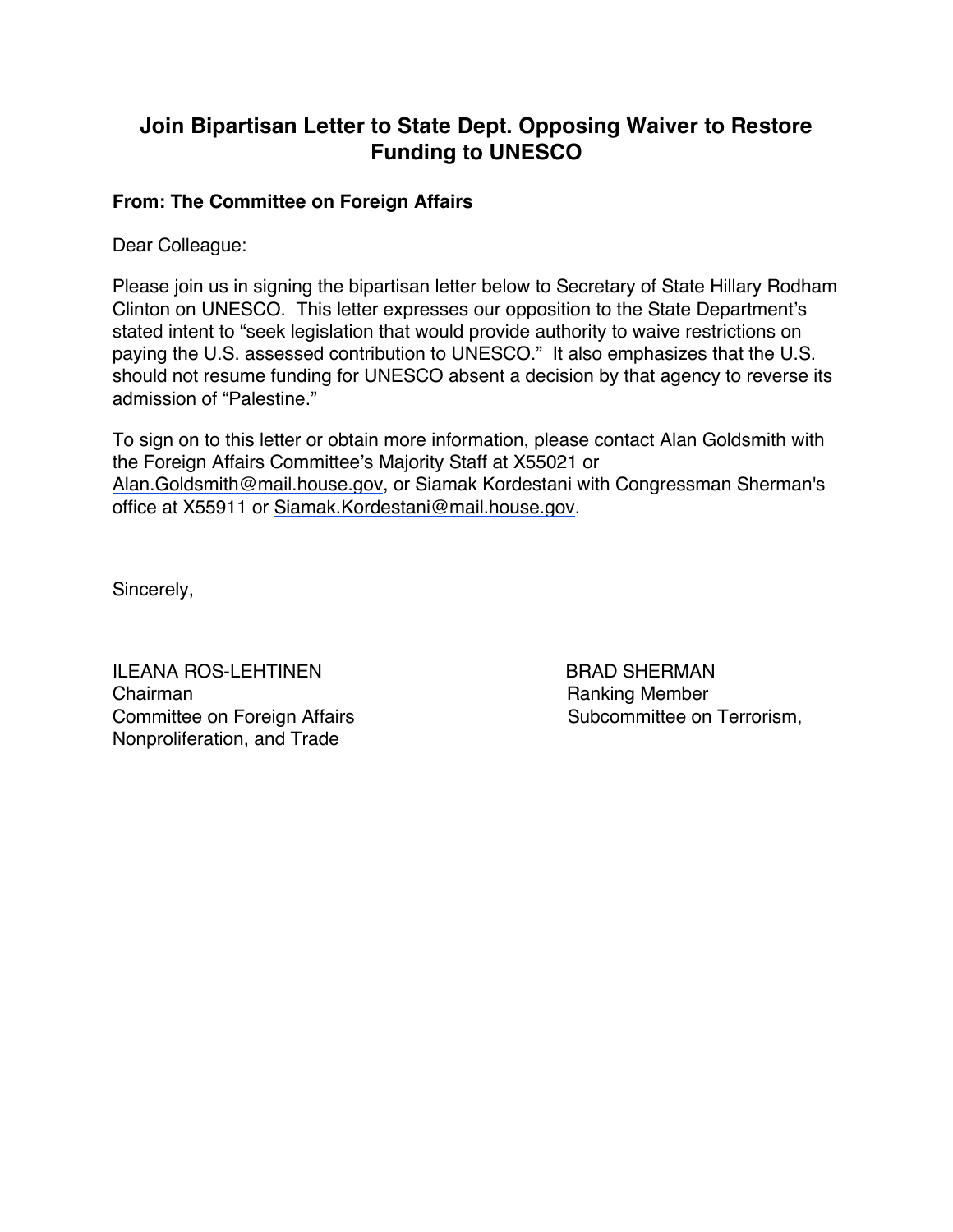The Honorable Hillary Rodham Clinton Secretary of State Washington, DC 20520

Dear Madam Secretary:

We write to express our respectful but unequivocal opposition to the State Department's intention, as expressed in the *Executive Budget Summary for Function 150 and Other International Programs for Fiscal Year 2013*, to "seek legislation that would provide authority to waive restrictions on paying the U.S. assessed contributions to UNESCO." The U.S. should not resume funding for UNESCO absent a decision by the agency to reverse its admission of "Palestine." Therefore, we believe that the United States must not weaken current law to resume funding to UNESCO.

As you know, the Foreign Relations Authorization Act, Fiscal Years 1994 and 1995 (Public Law 103-236) provides that:

"The United States shall not make any voluntary or assessed contribution—(1) to any affiliated organization of the United Nations which grants full membership as a state to any organization or group that does not have the internationally recognized attributes of statehood, or (2) to the United Nations, if the United Nations grants full membership as a state in the United Nations to any organization or group that does not have the internationally recognized attributes of statehood, during any period in which such membership is effective."

Further, the Foreign Relations Authorization Act, Fiscal Years 1990 and 1991 (Public Law 101-246) provides that "No funds authorized to be appropriated by this Act or any other Act shall be available for the United Nations or any specialized agency thereof which accords the Palestine Liberation Organization the same standing as member states."

These laws were adopted by Congress with bipartisan support and reaffirmed the State Department's position, as articulated by Secretary of State James A. Baker in 1989, "that the United States [should] make no further contributions, voluntary or assessed, to any international organization which makes any change in the P.L.O.'s present status as an observer organization." This U.S. position and the ensuring U.S. laws were vital in successfully derailing attempts by Yasser Arafat's PLO to seek de facto recognition of a Palestinian state from the UN via the granting of membership to "Palestine" in UN agencies, including UNESCO. (It is important to note that the PLO controls the "Permanent Observer Mission of Palestine" to the UN, and so the admission of "Palestine" as a member of any UN body constitutes, in effect, the admission of the PLO.)